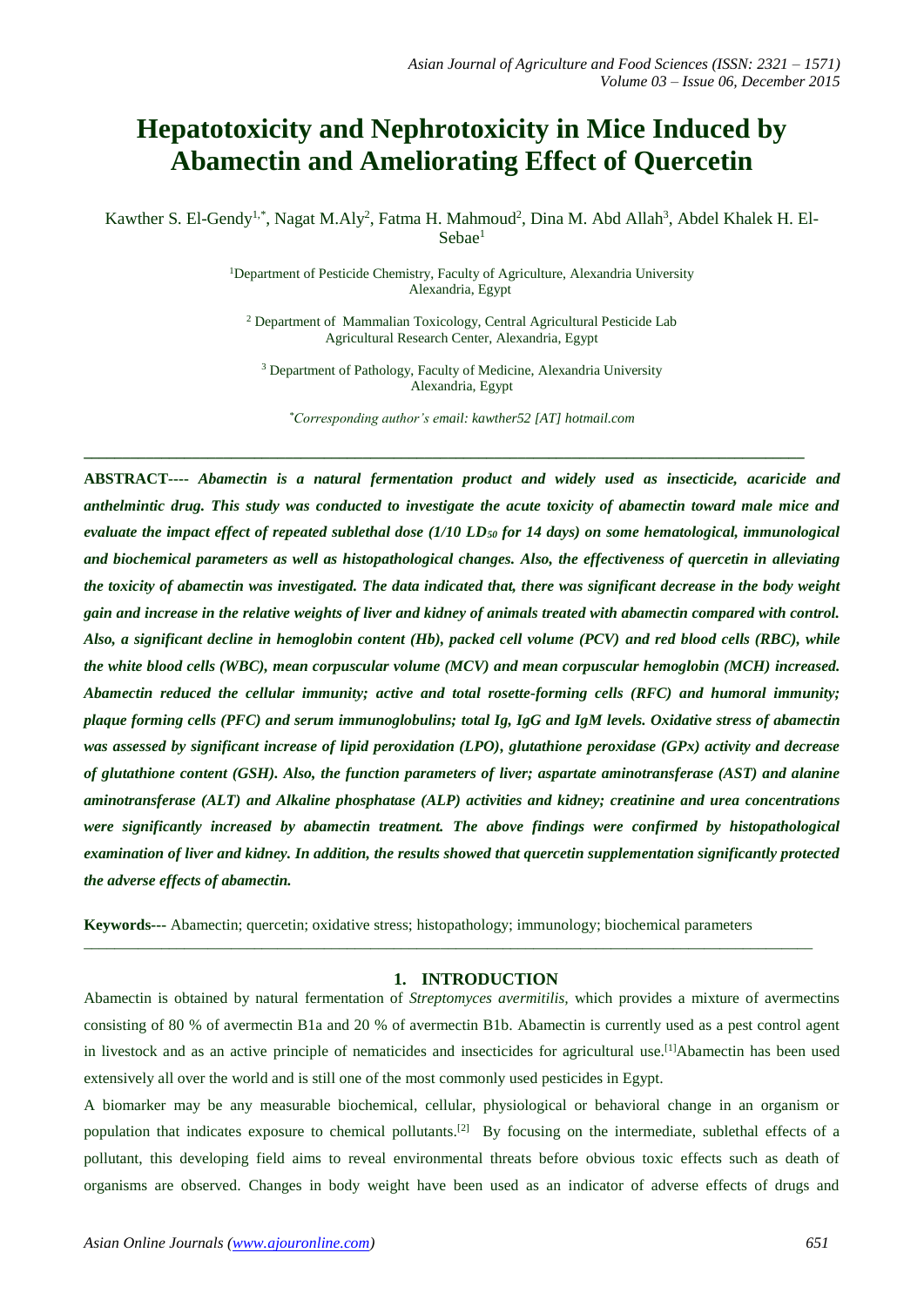chemicals. Also, organ weight changes have long been accepted as a sensitive indicator of chemically induced changes to organs and in toxicological experiments.<sup>[3]</sup> Hematological parameters in general are commonly used in disease diagnosis in mammals health practice<sup>[4]</sup>, they usually reflect the physiological responsiveness of the animal to its external and internal environments and this serves as a veritable tool for monitoring animal health. [5] The immune system is important for defense against a variety of pollutants. The early work in this area was reviewed by Ercegovich.<sup>[6]</sup>, since that time there has been a growing interest in evaluating pesticides effects on a number of different aspects of the immune response. [7]

The toxic manifestations induced by pesticides may be associated with the enhanced production of reactive oxygen species (ROS), which give an explanation for the multiple types of toxic responses.<sup>[8]</sup> The production of ROS is to be caused by a mechanism in which xenobiotics, toxicants and pathological conditions may produce oxidative stress and induce various tissue damage i.e., liver, kidney and brain.<sup>[9]</sup> The cells have different mechanisms to alleviate oxidative stress and repair damaged macromolecules. The primary defense is offered by enzymatic and non-enzymatic antioxidants, which have been shown to scavenge free radicals. Antioxidants, can prevent the uncontrolled formation of free radicals or inhibit their reaction with biological sites, also the destruction of most free radicals rely on the oxidation of endogenous antioxidants mainly by scavenging and reducing molecules. [8]

In toxicity studies, a variety of biochemical parameters are measured to evaluate a broad range of physiological and metabolic functions affecting target organ identification and tissue injury assessment.<sup>[10]</sup> A combination of some common biochemical parameters provide better information from pattern recognition, e.g. enzymes like ALT and AST for hepatotoxicity, and urea and creatinine for glomerular function.<sup>[11]</sup>

Quercetin one of the most abundant natural flavonoids, is present in large amounts in vegetables, fruits, tea, and olive oil. [12] Quercetin can act by scavenging free radicals, chelation of divalent cations, inhibition of some enzymes and protecting against DNA damage.<sup>[13]</sup> Because of the health problems induced by many environmental pollutants, much effort has been expended in evaluating the relative antioxidant potency of quercetin.

Therefore, the present study planned to investigate the effect of consecutive repeated sublethal dose of abamectin for 14 day on some hematological, immunological and biochemical parameters besides the histological changes of male mice. In addition, the role of quercetin in overcoming the damage induced by abamectin in male mice was investigated.

## **2. MATERIALS AND METHODS**

#### *Chemicals:*

Abamectin technical grade (96.4 %) was kindly supplied by the group of Hailir Pesticides and Chemicals Co. Quercetin, 98 % and all other chemicals used in this study were of the highest purified grades purchased from Simga-Aldrich and Marck Chemical Companies.

#### *Animals:*

Male Swiss albino mice (*Mus musculus*) each weighting, 20 ± 5 gm were obtained from Faculty of Science, Alexandria University, Alexandria, Egypt. Animals were housed in stainless still cages under the laboratory conditions of  $25 \pm 5$  °C and 70 ± 10 % humidity with 12 h dark: light cycle, provided with diet and water *ad libitum*. The animals were allowed to acclimatize for two week prior to the start of the study. All the experiments were carried out in compliance with the guide for the care and use of laboratory animals. The experimental protocols were approved by the Ethical Committee for the use of laboratory animals.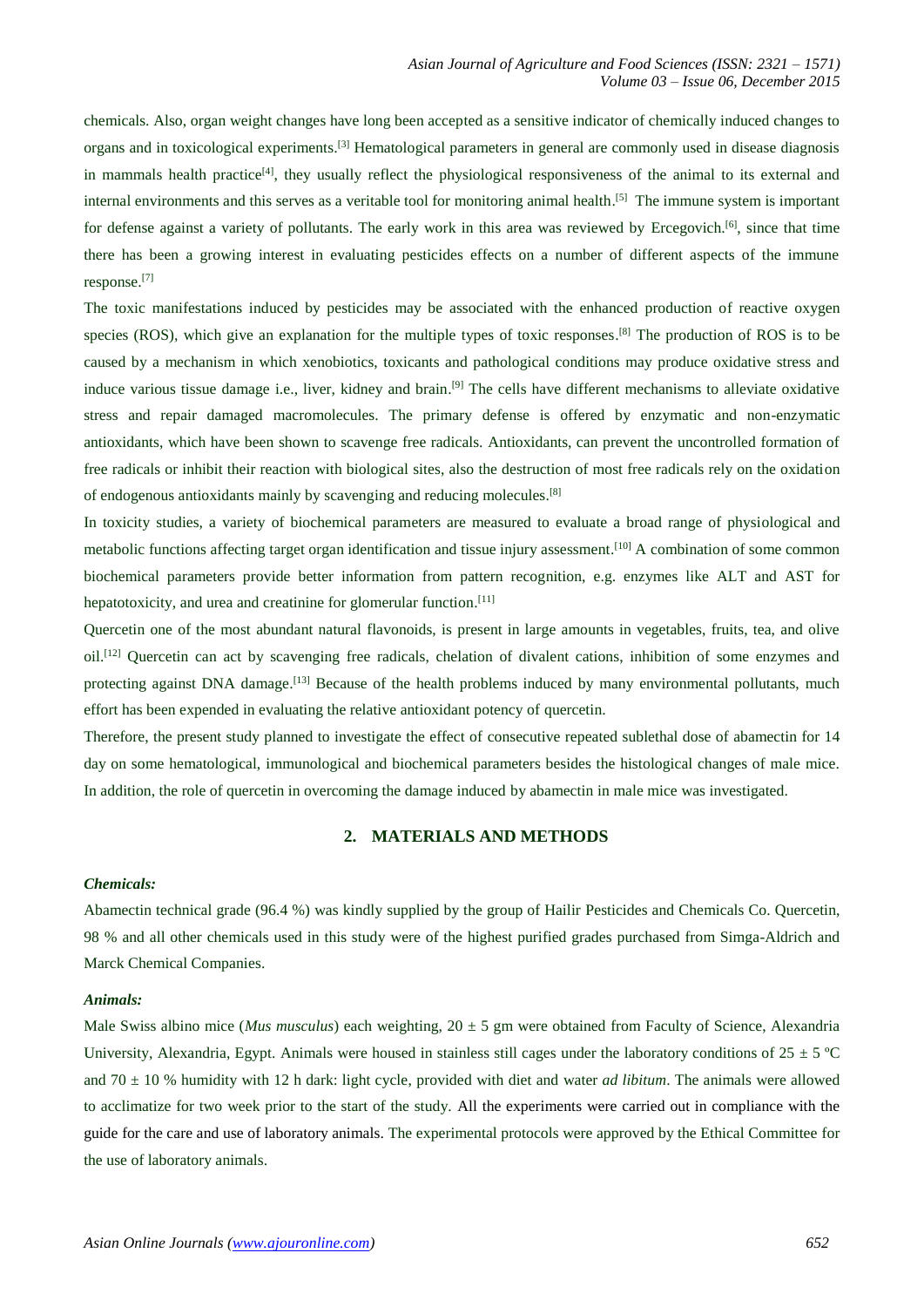## *Determination of the LD50:*

Different concentrations of abamectin were dissolved in corn oil and administered to mice orally with a single dose via gavage. Mice serving as control had received corn oil only. The acute toxicity of abamectin was calculated according to Weill  $^{[14]}$  and was expressed as  $LD_{50}$  value and its confidence limits.

## *Experimental design :*

The mice were divided into four groups, each including five animals and daily treated orally for 14 consecutive days as follows:

Group 1: Corn oil used as control.

Group 2: Quercetin alone (50 mg/kg bw).

Group 3: Abamectin alone in a dose equivalent to  $1/10$  LD<sub>50</sub>.

Group 4: Abamectin ( $1/10$  LD<sub>50</sub>) plus quercetin (50 mg/kg bw).

At the end of experiment, blood was collected into two tubes. The first aliquot drawn in lithium-heparinized tube, another aliquot was taken in plain tube for serum preparation. Then liver, kidney and spleen were quickly removed and weighed individually.

## *Hematological studies :*

Blood samples were analyzed for hemoglobin content (Hb), % packed cell volume (PCV), red blood cells (RBC's) and white blood cells (WBC's) count as described by Dacie and Lewis.<sup>[15]</sup> Erythrocyte indices including mean corpuscular volume (MCV), mean corpuscular hemoglobin (MCH) and mean corpuscular hemoglobin concentration (MCHC) were calculated.

#### *Immunological studies :*

All mice were immunized by a single subcutaneous injection (20 % sheep red blood cells) 4 days prior to the end of the experiment. The splenocytes suspensions were prepared under sterile conditions as the method described by Erwin et al.<sup>[16]</sup> The viability of separated splenocytes was determined using trypan blue dye  $(0.1 \%)$  according to Kawabatae and White. [17]

## *Cellular immunity :*

*Rosette-forming cells (RFC):* Active and total rosette-forming cells were estimated according to Jondal, et al. [18]

#### **Humoral immunity :**

*Plaque forming cells (PFC):* PFC was assessed according to Vos<sup>[19]</sup> and expressed as the number of plaque forming cells per 10 <sup>6</sup> viable splenocytes.

*Immunoglobulins level:* The serum antibody titres (total Ig) were determined by microtitre procedure and expressed as the log base<sub>2</sub> of the reciprocal of the highest dilution giving a visible agglutination to SRBC's. IgG level was recorded as ME resistant using 2-mercaptoehtanol (ME). While, IgM level (ME sensitive) equal the difference between the total Ig and ME resistant IgG. [20]

## *Biochemical studies :*

Liver and kidney were homogenized separately in ice cold saline solution (10 % w/v) in a polytron homogenizer (Tekmar tissumizer) for 30 secound. The homogenate was centrifuged at 5000 xg for 30 min at 4 ºC using Janetzki cooling centrifuge type K23. The resultant supernatants were used for all different parameters assay except lipid peroxidation and glutathione content were measured in the liver homogenate.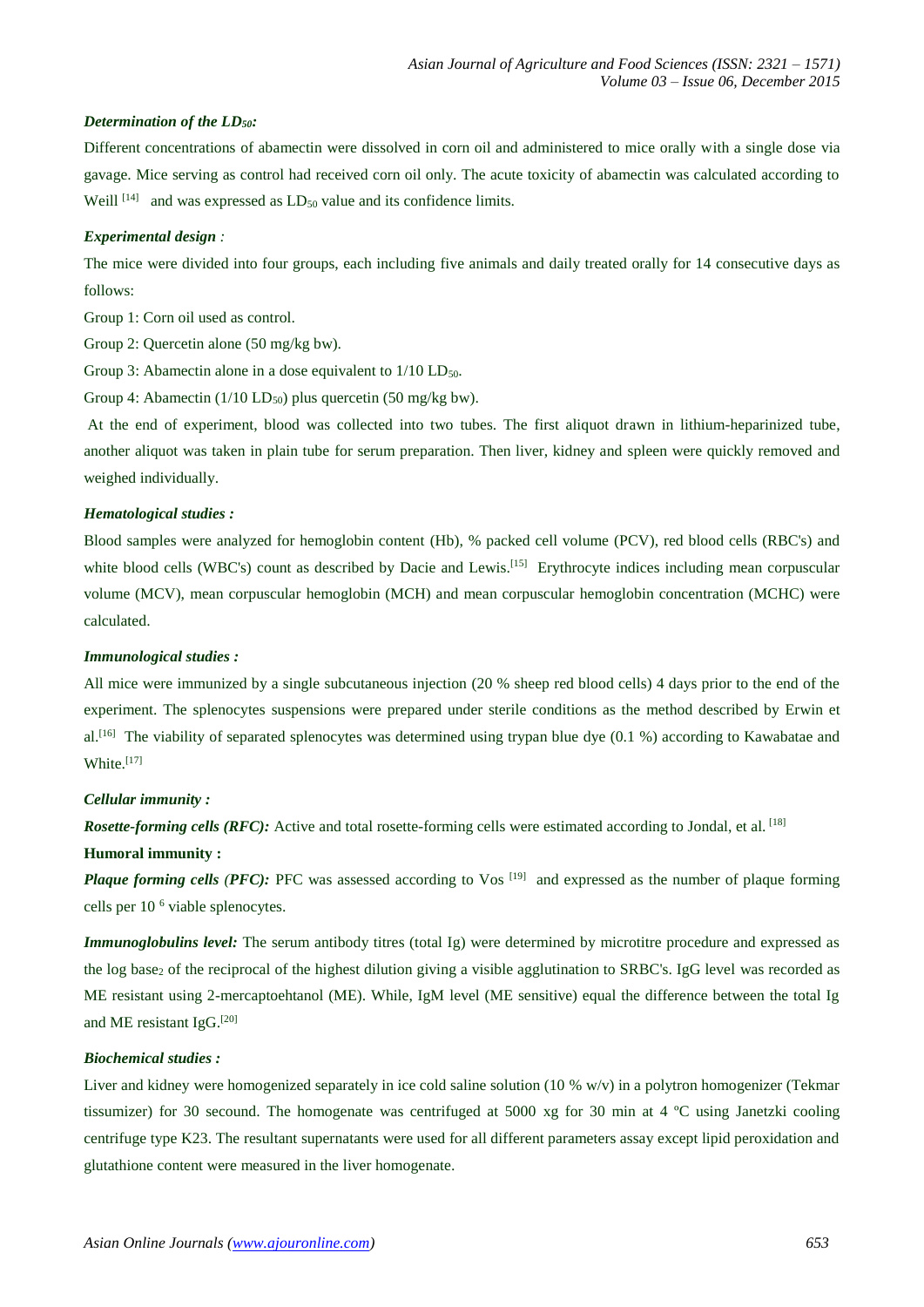## *Oxidative stress parameters :*

*LPO level:* LPO process is determined by the thiobarbituric acid (TBA) method, which estimates the malondialdehyde formation (MDA) according to Nair and Turner.<sup>[21]</sup> The MDA level was measured spectrophotometrically at 532 nm (T80 + UV/ VIS Spectrophotometer PG Instruments Ltd). LPO level is expressed as nmoles MDA / g tissue.

**GSH content:** GSH as non-enzymatic antioxidant was measured according to Owens and Belcher.<sup>[22]</sup> (1965). Determination of GSH content is based on the reaction of 5,5`- dithiobis-2-nitrobenzoic acid (DTNB) with GSH which yield a yellow colored chromophore; 5-thio-nitrobenzoic acid (TNB) with a maximum absorbance at 405 nm. The level of reduced glutathione present in the liver sample was calculated as  $\mu$ g/g tissue.

*GPx activity***:** GPx catalyzes the reduction of hydroperoxides by utilizing GSH. Determination of GPx activity is carried out according to the method of Chiu et al.<sup>[23]</sup> The enzyme activity is estimated by measurement of the residual reduced glutathione remaining after the action of enzyme with the Ellman's reagent in the presence of cumene hydroperoxide as a secondary substrate. The specific activity is expressed as mmole/mg protein/min.

#### *Liver function parameters:*

*AST and ALT activities:* were measured by the procedure of Reitman and Frankel<sup>[24]</sup> using a commercially available kit from Bio-Merieux.

**ALP activity:** was spectrophotometrically determined according to Bessey, et al. [25] with sodium *p*-nitrophenyl phosphate as substrate in the alkaline medium at 405 nm.

#### *Kidney function parameters***:**

Creatinine and urea were spectrophotometrically analyzed using commercial kits from BioScope Diagnostics and ERBA Diagnostics Mannheim GmbH (Germany), according to Kaplan and Pesce <sup>[26]</sup> and Henry <sup>[27]</sup> respectively.

## *Protein Determination:*

The total protein content was determined by the method of Lowry et al.<sup>[28]</sup> using bovine serum albumin as the standard.

## *Histopathological studies:*

Liver and kidney were removed and fixed in 10 % formalin. Then samples were dehydrated by standard procedures and embedded in paraffin, sections approximately 5 μm thick were cut, stained with heamatolin and eosin (H&E) stains and examined by light microscope.<sup>[29]</sup>

#### *Statistical analysis :*

All data were expressed as mean  $\pm$  standard error (SE). The data was analyzed using one-way analysis of variance (ANOVA) followed by the Student-Newman Keuls test to determine significance between different groups. The criterion for statistical significance was set at  $p < 0.05$ . These tests were performed using a computer software CoStat program, version 2.<sup>[30]</sup>

# **3. RESULTS**

## *Toxicity study:*

Data obtained from the acute toxicity study was illustrated that the acute oral  $LD_{50}$  value of abamectin against male mice was 38.02 mg/ kg bw with confidence limit  $\pm$  0.212.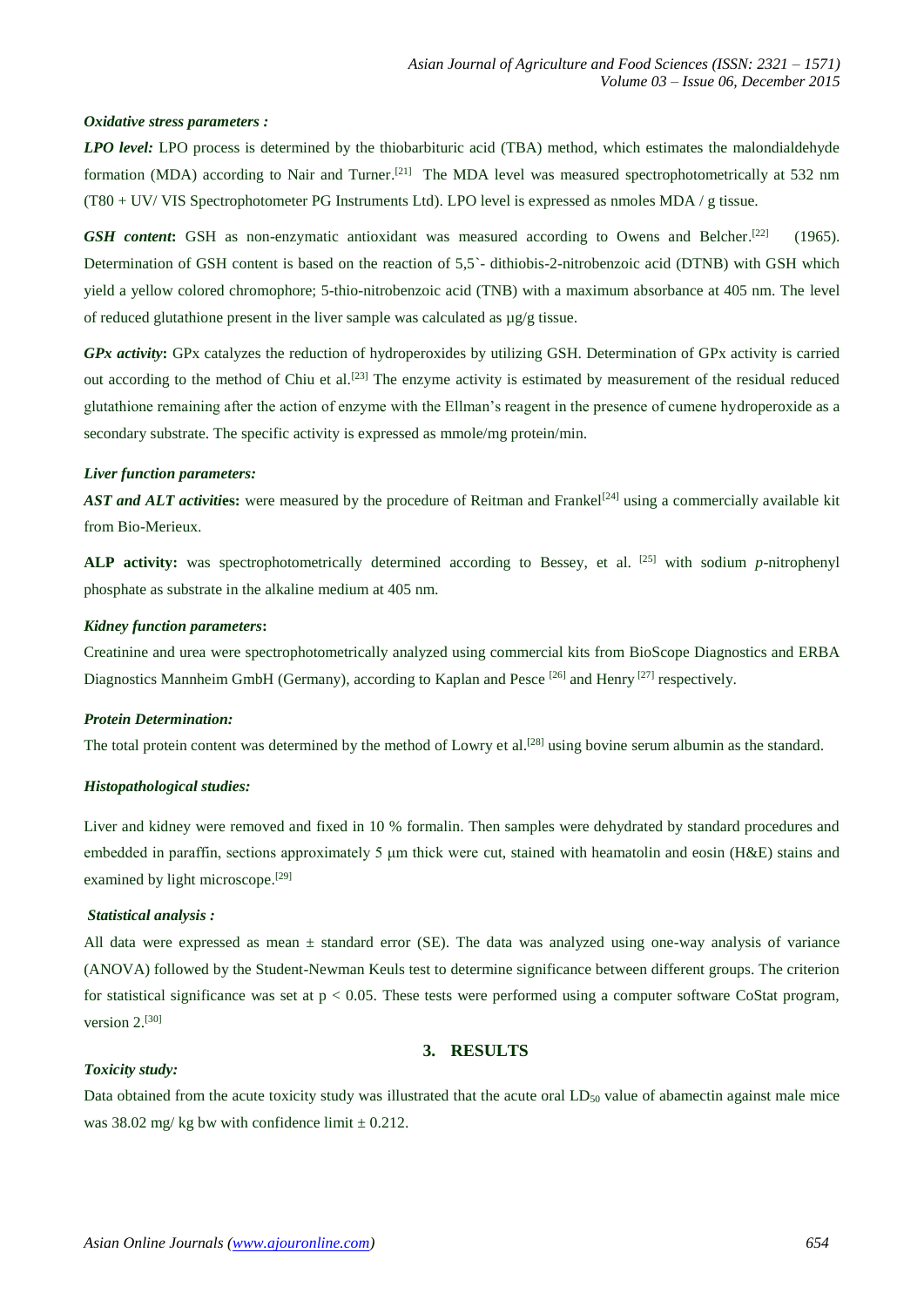The *in vivo* effects of the repeated dose of one-tenth LD<sub>50</sub> of abamectin, quercetin (50 mg/kg) and their combination for 14 days on the body and organ weights, hematological, immunological, biochemical parameters as well as histopathological changes were studded.

# *Body weight and relative organ weight:*

No mortality occurred in any group throughout the experiment. The physiological status of control and treated animals was noticed as the change in body weight gain and relative organ weights. Results in Table 1 showed that there was significant ( $p<0.05$ ) decrease in the body weight gain and increase in the relative weights ( $gm/100$  gm body weight) of liver and kidney of animals treated with abamectin compared with control mice by about 1.5 fold. On the other hand, the abamectin did not cause any significant changes in the relative weights of spleen. Treatment with quercetin alone did not cause any significant change in body or organ weights, but alleviated the toxic effect of abamectin.

**Table (1): Body and relative organ weights of male mice after 14 days treatment with abamectin (3.8 mg/kg), quercetin (50 mg /kg) and their combination. Relative organ weights (%)**

| <b>Treatments</b> | <b>Body weight</b><br>gain (gm) | Relative organ weights $(\% )$<br>$(Mean \pm S.E.)$ |                               |                              |
|-------------------|---------------------------------|-----------------------------------------------------|-------------------------------|------------------------------|
|                   |                                 | <b>Liver</b>                                        | Kidney                        | <b>Spleen</b>                |
| <b>Control</b>    | $2.67 \pm 0.01$ °               | $5.94 \pm 0.19$ <sup>a</sup>                        | $1.013 \pm 0.05$ <sup>a</sup> | $1.06 \pm 0.06$ <sup>a</sup> |
| <b>Quercetin</b>  | $2.62 \pm 0.1$ °                | $6.24 \pm 0.28$ <sup>a</sup>                        | $1.07 \pm 0.06$ <sup>a</sup>  | $1.06 \pm 0.08$ <sup>a</sup> |
| <b>Abamectin</b>  | $1.51 \pm 0.087$ <sup>a</sup>   | $8.9 \pm 0.16^{\text{ b}}$                          | $1.44 \pm 0.06$ b             | $1.06 \pm 0.02$ <sup>a</sup> |
| $Quer + Abam$     | $2.21 \pm 0.001^{\mathrm{b}}$   | $6.40 \pm 0.33$ <sup>a</sup>                        | $1.23 \pm 0.05$ ab            | $1.03 \pm 0.06$ <sup>a</sup> |

Values are expressed as means  $(5 \text{ mice}) \pm \text{standard errors}.$ 

Values in column with different letters are significantly different at  $p \le 0.05$ .

## *Hematological studies:*

The present results revealed that abamectin induced a significant (p< 0.05) decline in Hb concentration, % PCV and RBC count, while WBC count, MCV and MCH values were significant increased. Quercetin alone did not cause any significant changes in these parameters compared to control and it alleviated the negative effect of abamectin (Table 2). On the other hand, there was significant change in the MCHC value in all treatment groups.

**Table (2): Hematological parameters of male mice after 14 days treatment with abamectin (3.8 mg/kg), quercetin (50 mg /kg) and their combination.**

| <b>Parameters</b>                         | Experimental Groups (Mean $\pm$ S.E.) |                               |                               |                               |  |
|-------------------------------------------|---------------------------------------|-------------------------------|-------------------------------|-------------------------------|--|
|                                           | <b>Control</b>                        | <b>Ouercetin</b>              | <b>Abamectin</b>              | $Quer + Abam$                 |  |
| $Hb$ (g/dl)                               | $12.56 \pm 0.03$ c                    | $12.48 \pm 0.10$ °            | $8.32 \pm 0.17$ <sup>a</sup>  | $9.76 \pm 0.081$ b            |  |
| $PCV$ $(\%)$                              | $48 \pm 1.15^{b}$                     | $47.33 \pm 0.67$ b            | $34.00 \pm 1.15$ <sup>a</sup> | $35.33 \pm 0.34$ <sup>a</sup> |  |
| RBC's $(10^6 \text{ cell } / \text{ µl})$ | 7.77 $\pm$ 0.19 <sup>b</sup>          | $7.73 \pm 0.04$ b             | $4.40 \pm 0.12$ <sup>a</sup>  | $6.60 \pm 0.46$ b             |  |
| WBC's $(10^3 \text{ cell } / \text{ µl})$ | $10.10 \pm 0.08$ <sup>a</sup>         | $10.29 \pm 0.10^{\text{ a}}$  | $12.85 \pm 0.35$ <sup>b</sup> | $11.16 \pm 0.51$ <sup>a</sup> |  |
| MCV (FI)                                  | $61.79 \pm 0.8$ <sup>a</sup>          | $61.22 \pm 1.08$ <sup>a</sup> | $77.31 \pm 2.42$ <sup>b</sup> | $57.82 \pm 0.47^{\text{ a}}$  |  |
| MCH(Pg)                                   | $16.19 \pm 0.42$ <sup>a</sup>         | $16.13 \pm 0.2$ <sup>a</sup>  | $18.93 \pm 0.41$ b            | $15.81 \pm 0.10^{\text{ a}}$  |  |
| $MCHC$ (g/dl)                             | $26.21 \pm 0.68$ <sup>a</sup>         | $26.37 \pm 0.17$ <sup>a</sup> | $24.55 \pm 1.17$ <sup>a</sup> | $27.61 \pm 0.27$ <sup>a</sup> |  |

Values are expressed as means  $(5 \text{ mice}) \pm$  standard errors.

Values in raw with different letters are significantly different at  $p \le 0.05$ .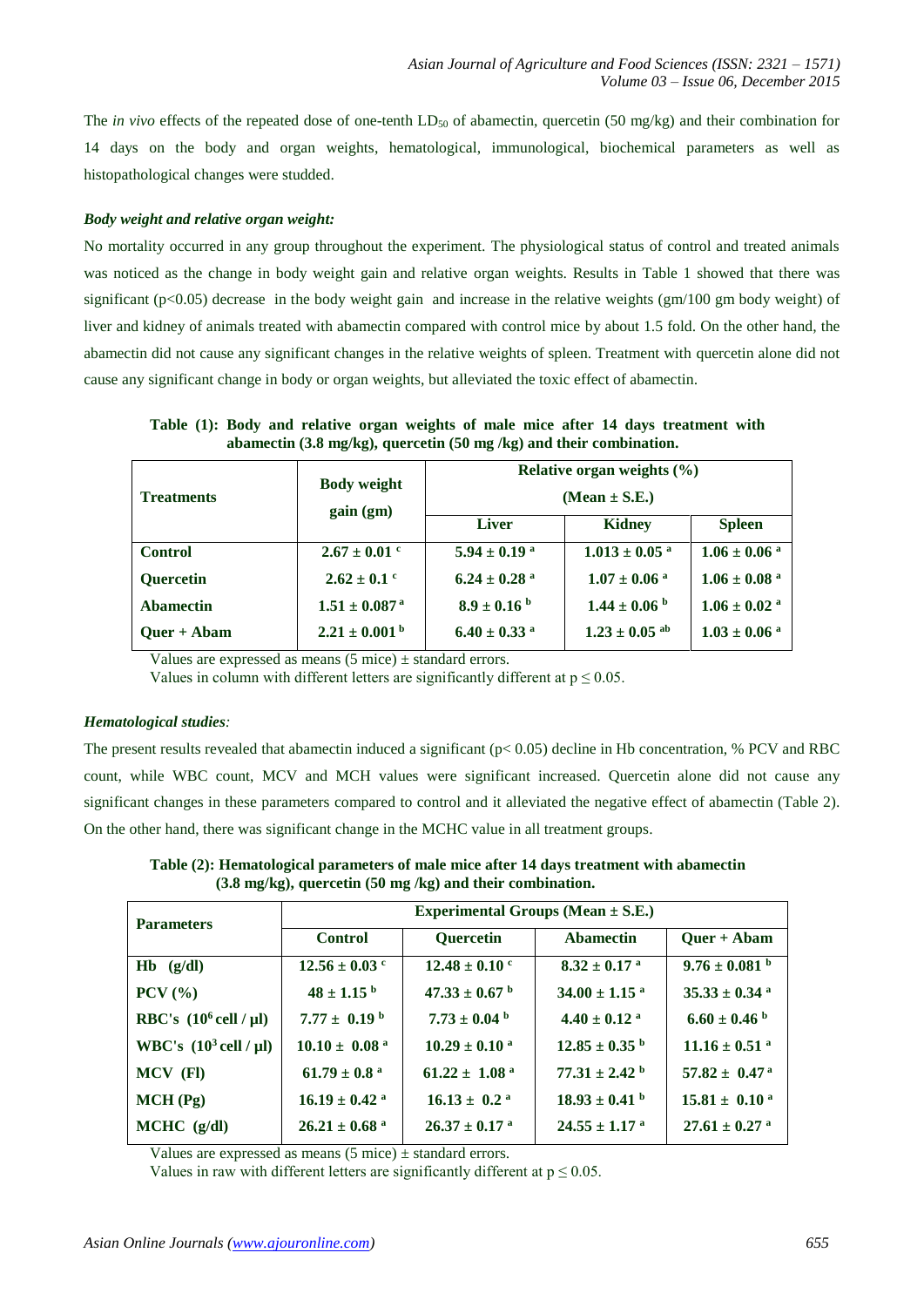# *Immunological parameters:*

There was no significant change between group treated with quercetin and control in all studied immunological parameters (Table 3).

# *Splenocytes viability:*

Abamectin significantly reduced cell viability compared to control. While, there is no significant change in groups treated with quercetin or abamectin plus quercetin when compared to control.

# *Cellular Immunity:*

*RFC:* Abamectin reduced the percentage of both active and total RFC when compared with control and quercetin alone treatments. In co-administration treatment, the RFC value was increased than abamectin group and reached to control value in the active RFC, while, total RFC was still significant less than control (Table 3).

# *Humoral Immunity:*

*PFC:* Abamectin was significantly (p<0.05) reduced the number of PFC/10<sup>6</sup> Splenocytes when compared to the control (41.14 %). Co-administration of abamectin with quercetin group was significantly increased the number of PFC than abamectin alone treatment but still less than the control group (Table 3).

*Immunoglobulins:* It is clear that abamectin decreased the serum immunoglobulins; total Ig , IgG and IgM levels . The quercetin when co-administered with abamectin was normalized the pesticide effect and reached the control levels (Table 3).

| <b>Parameters</b>                  | Experimental Groups (Mean $\pm$ S.E.) |                               |                               |                              |  |
|------------------------------------|---------------------------------------|-------------------------------|-------------------------------|------------------------------|--|
|                                    | <b>Control</b>                        | <b>Ouercetin</b>              | <b>Abamectin</b>              | $Ouer + Abam$                |  |
| Viability (%)                      | $98.00 \pm 0.20^{\mathrm{b}}$         | $98.27 \pm 0.26^{\mathrm{b}}$ | $94.80 \pm 0.89$ <sup>a</sup> | $97.92 \pm 0.11$ b           |  |
| Celular immunity                   |                                       |                               |                               |                              |  |
| Active RFC (%)                     | $2.54 \pm 0.13$ b                     | $2.66 \pm 0.20$ b             | $1.92 \pm 0.10$ a             | $2.56 \pm 0.10^{\circ}$      |  |
| Total RFC $(\% )$                  | 8.7 $6 \pm 1.10^{\circ}$              | $8.13 \pm 0.47^{\rm b}$       | $4.49 \pm 0.197$ <sup>a</sup> | $5.04 \pm 0.10$ <sup>a</sup> |  |
| <b>Humoral immunity</b>            |                                       |                               |                               |                              |  |
| $PFC / 10^6$ cell                  | $63.67 \pm 3.18$ °                    | $59.67 \pm 5.49$ c            | $37.33 \pm 2.19$ <sup>a</sup> | $50.00 \pm 3.46$ b           |  |
| Ig levels (log <sub>2</sub> titer) |                                       |                               |                               |                              |  |
| Total Ig                           | $8.33 \pm 0.34$ b                     | $8.67 \pm 0.67$ b             | $5.67 \pm 0.34$ <sup>a</sup>  | $7.33 \pm 0.34$ b            |  |
| Ig G                               | $5.67 \pm 0.67$ b                     | $5.67 \pm 0.67$ b             | $3.67 \pm 0.34$ <sup>a</sup>  | 4.67 $\pm$ 0.34 ab           |  |
| Ig M                               | $2.67 \pm 0.34$ ab                    | $3.00 \pm 0.58$ b             | $2.00 \pm 0.58$ <sup>a</sup>  | $2.67 \pm 0.34$ ab           |  |

**Table (3): Immunological parameters of male mice after 14 days treatment with abamectin (3.8 mg/kg), quercetin (50 mg /kg) and their combination.**

Values are expressed as means  $(5 \text{ mice}) \pm \text{standard errors}.$ 

Values in rows with different letters are significantly different at  $p \le 0.05$ .

# *Biochemical studies :*

Treatment with quercetin alone had no significant effect on all the studied biochemical parameters when compared with control group.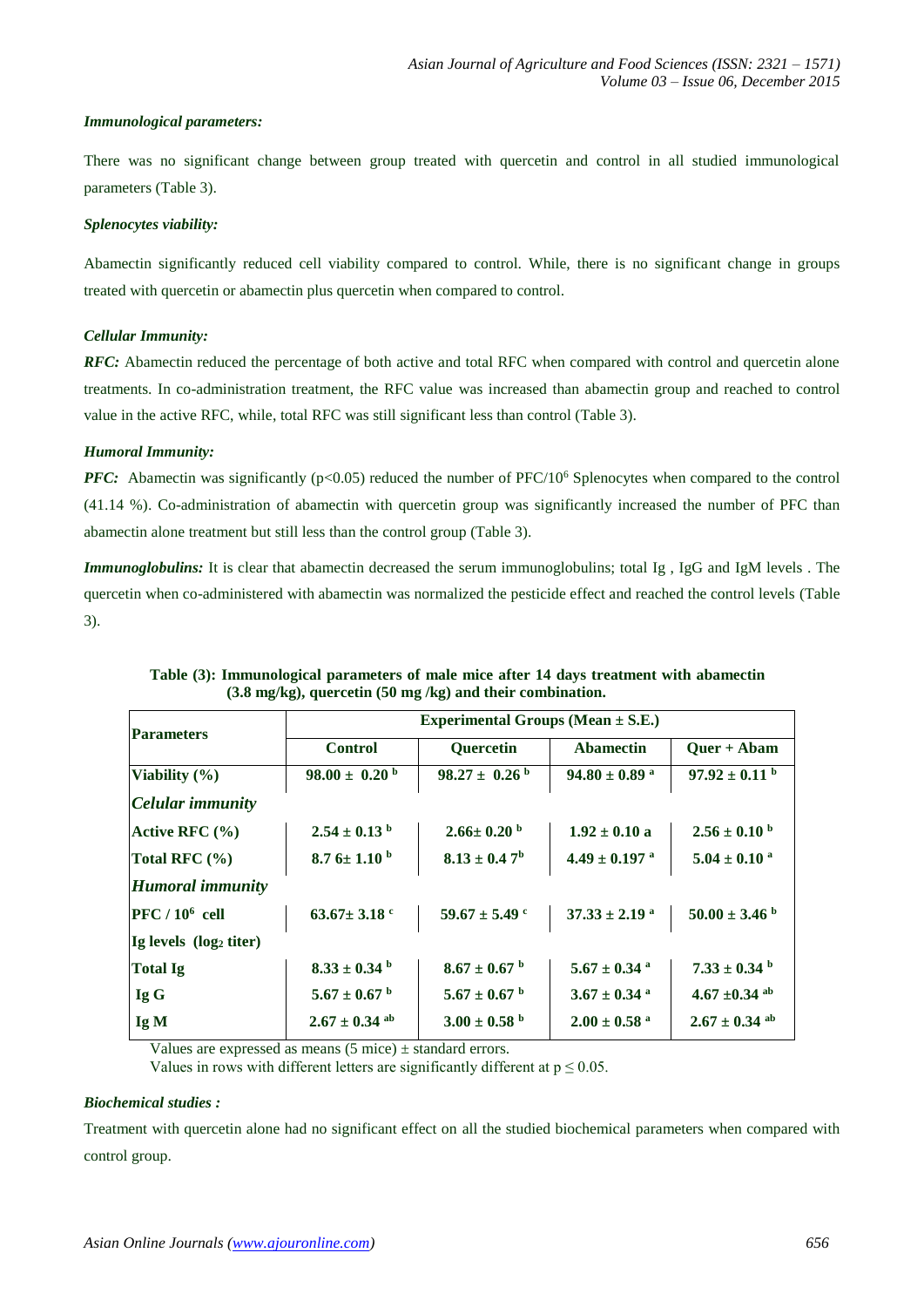## *Oxidative stress parameters:*

Data obtained was indicated that treatment with abamectin caused significant increase in hepatic LPO level and GPx activity, while significant decrease in GSH content compared to control group (Fig.1). Quercetin minimized the toxic effects of abamectin in mice treated with abamectin plus quercetin.



**Figure 1.** LPO (A), GSH content (B) and GPx activity (C) in hepatic tissue of male mice treated with abamectin (3.8 mg/kg), quercetin (50 mg/kg) and their combination. Values are expressed as mean  $\pm$  SE for five animals per group. Different superscript letters indicate statistical significant differences between groups ( $P < 0.05$ ).

## *Liver function parameters:*

Results in Figure 2 showed that hepatic AST, ALT and ALP activities were significantly (P<0.05) increased by abamectin treatment compared with control one. In group 4, quercetin counteracted the toxic effect of abamectin.

## *Kidney function parameters:*

The present results also showed that treatment with abamectin caused significant increase ( $P<0.05$ ) in renal creatinine and urea concentrations compared to control animals (Fig.3). Meanwhile, they were significant decreased in Abamectin plus quercetin group and reached to control value.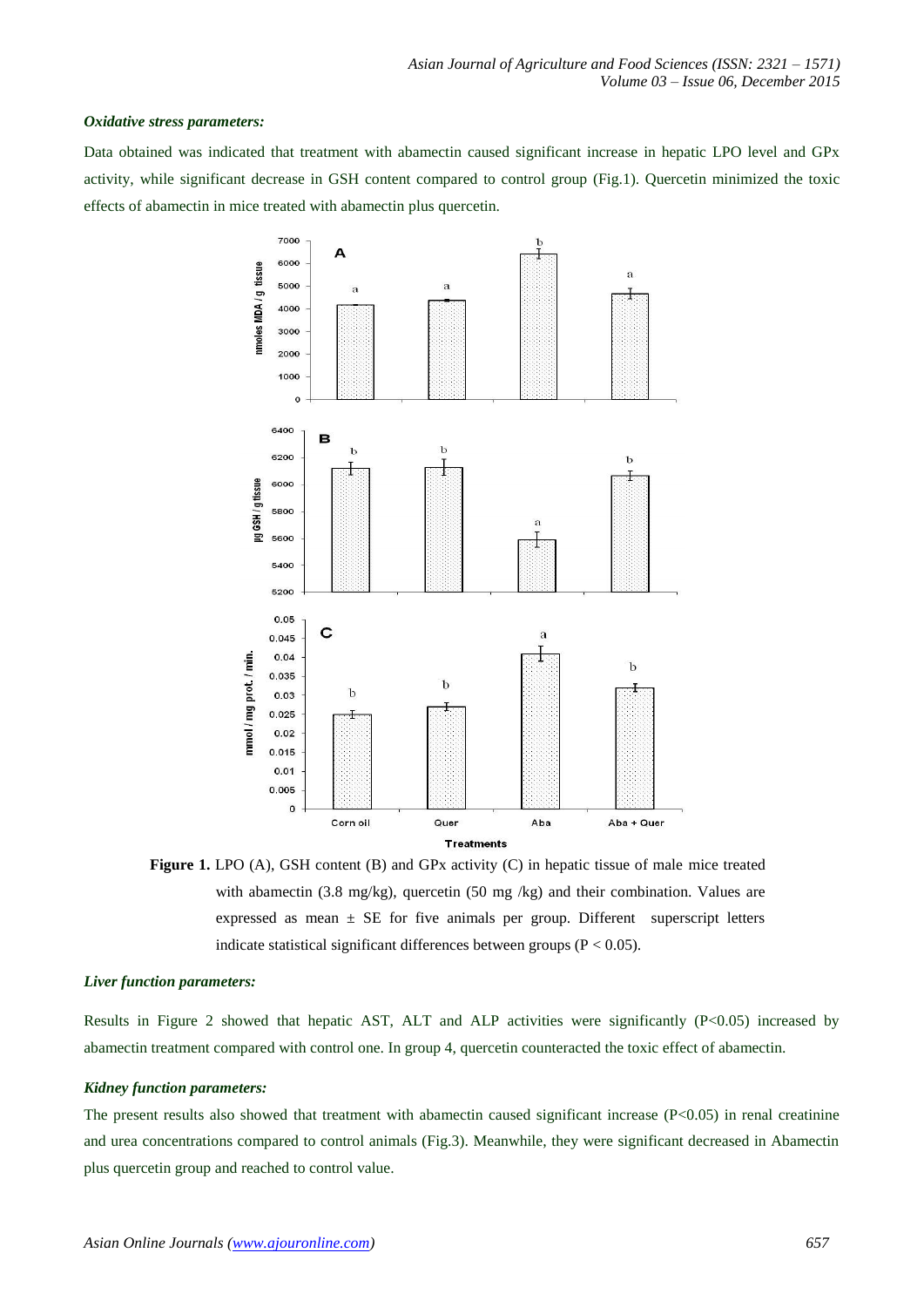

**Figure 2.** Activity of AST (A), ALT (B) and APL (C) in hepatic tissue of male mice treated with abamectin (3.8 mg/kg) , quercetin (50 mg /kg) and there combination. Values are expressed as mean  $\pm$  SE for five animals per group. Different superscript letters indicate statistical significant differences between groups ( $P < 0.05$ ).

# *Histopathological examination:*

Liver of control and quercetin treated mice showed normal hepatocytes with well-preserved cytoplasm and nucleus in addition to sinusoidal architecture. Liver of abamectin-treated animals showed marked degenerative changes of hepatocytes, congestion and diffuse necrosis of hepatic tissue. Moreover, fibrosis was observed in the portal canalassociated with disruption of sinusoids. Quercetin treatment alleviated the lesions caused by abamectin treatment in mice that were represented by few inflammatory cells, infiltration in the portal area, less congested sinusoids, and minimal necrosis (Fig. 4). Concerning the kidney, abamectin alone induced interstitial nephritis, severe degenerative changes in tubules, diffused cellular infiltration and severe congestion of blood vessels, and mild glomerular atrophy, whereas quercetin plus abamectin treatment protected the kidney of mice as evidenced by appearance of mild tubular atrophy, and interstitial inflammatory infiltrate (Fig. 5).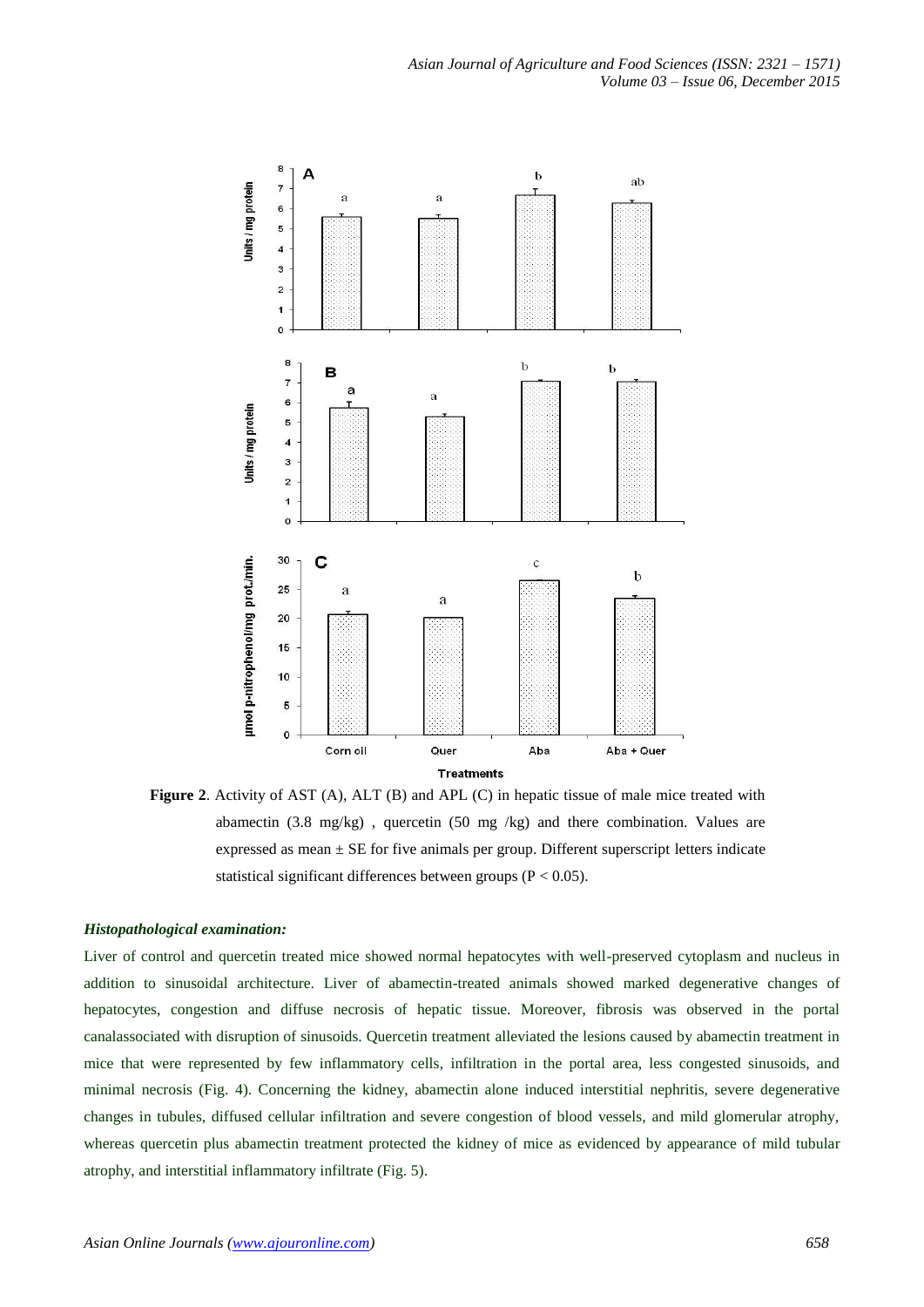

**Figure 3**. Creatinine (A) and urea (B) level in kidney tissue of male mice treated with abamectin (3.8 mg/kg), quercetin (50 mg /kg) and there combination. Values are expressed as mean  $\pm$  SE for five animals per group. Different superscript letters indicate statistical significant differences between groups ( $P < 0.05$ ).



**Figure 4.** Liver tissue of male mice treated with abamectin (3.8 mg/kg), quercetin (50 mg/kg) and their combination for 14 days using H  $\&$  E 100 X: Photomicrograph of the liver sections of control **(a)** and quercetin treated mice **(b)** showing normal histological appearance of the liver, including, hepatocytes (H), central vein (CV), and sinusoids (S). **(c)** Section of mice liver treated with abamectin revealed considerable damaged in liver, with the appearance of lymphatic infiltration (LI), focal lytic necrosis (FLN), and sinusoids dilation (DS). **(d)** Liver section of the mice treated with quercetin + abamectin demonstrated restoration of normal arrangement of hepatocytes, although few damaged hepatocytes were also observed.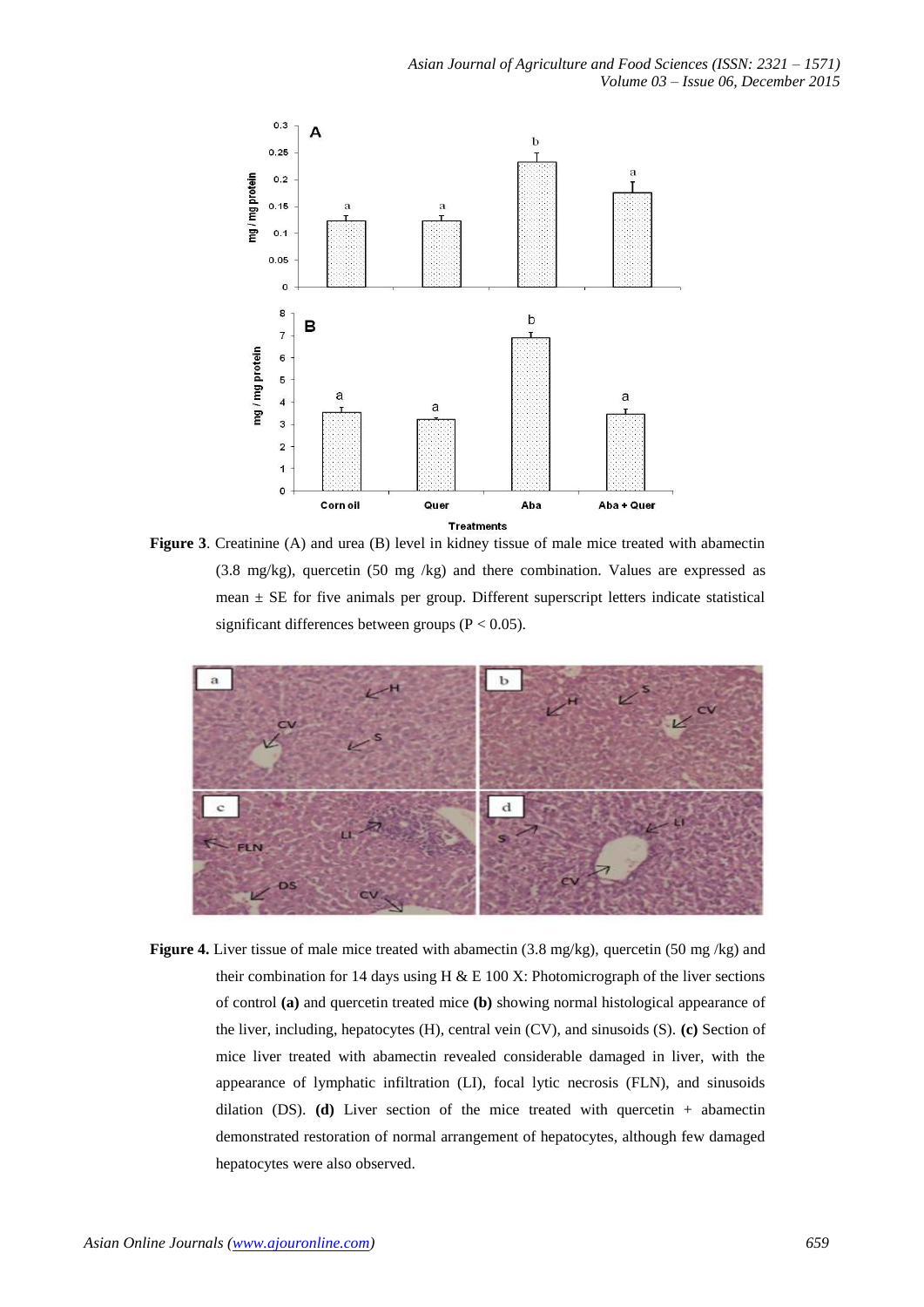

**Figure 5**. Kidney tissue of male mice treated with abamectin (3.8 mg/kg), quercetin (50 mg /kg) and their combination for 14 days using H  $\&$  E 100 X: Photomicrograph of the kidney sections of control (a) and quercetin treated mice (b) showing normal renal histo architecture of the glomerular (G), surrounding normal tubules (T). (c) Section of mice kidney treated with abamectin showing moderate necrobiotic changes of renal tubules (TN), and glomerular atrophy (GA). (d) Kidney section of the mice treated with quercetin + abamectin demonstrated mild changes in renal tubules, and glomerular.

## **4. DISCUSSION**

The widespread use of pesticides in public health and agriculture programs has caused severe environmental pollution and health hazards, including cases of severe acute and chronic human poisoning.[31] It is well known that the oral LD50 value of any pesticide is highly dependent on the pesticide and the organism. In this study, the LD50 of abamectin against male mice was 38.02 mg/kg. This result was agreed the data of EPA [32] who reported that the LD50 of abamectin in mice range from 14 to 80 mg/kg, while Eissa and Zidan, 2009 found that it was 18.1 mg/kg in albino rats. The differences in the  $LD_{50}$  values may be due to the presence or absence of P-glycoprotein which is a barrier to tissue entry.<sup>[33]</sup> He reported that the sensitive CF-1 mice are deficient in P-glycoprotein in the intestinal epithelium and brain capillary endothelium, while insensitive ones showed abundant levels of P-glycoprotein in these tissues and tolerated doses of abamectin at least 50-fold the minimum toxic dose in the sensitive group. All avermectins interfered with the transport activity of P-glycoprotein, which acts as a transmembrane protein, transporting some drugs into and out of cells. Animals showing decreased P-glycoprotein level show greater bioavailability of a drug after oral administration and accumulate greater levels of drugs in their CNS tissue.[33]

In toxicological studies body and organ weights of animals are important criteria for the evaluation of toxicity.<sup>[34]</sup> The body weight of abamectin treaded mice was significantly ( $p < 0.05$ ) lower than that of the control group. This may be attributed to a decreased food intake (anorexia or food avoidance), poor food palatability or increased degradation of lipids and protein due to treatment-related toxicity.[35] Similar results have been found in animals exposed to avermectin compounds (abamectin, emamectin benzoate).<sup>[36, 37]</sup> Results showed that there is a significant increase in the relative liver and kidney weights in mice exposed to abamectin. This increase is parallel with the data of Aly and EL-Gendy [38] in rabbit. The enlargement may be due to the accumulation of abnormal amounts of fat, predominately triglyceride in the parenchymal cells. Triglyceride accumulation is a result of an imbalance between the rate of synthesis and the rate of release of triglyceride by the parenchymal cells into the systemic circulation.<sup>[39]</sup>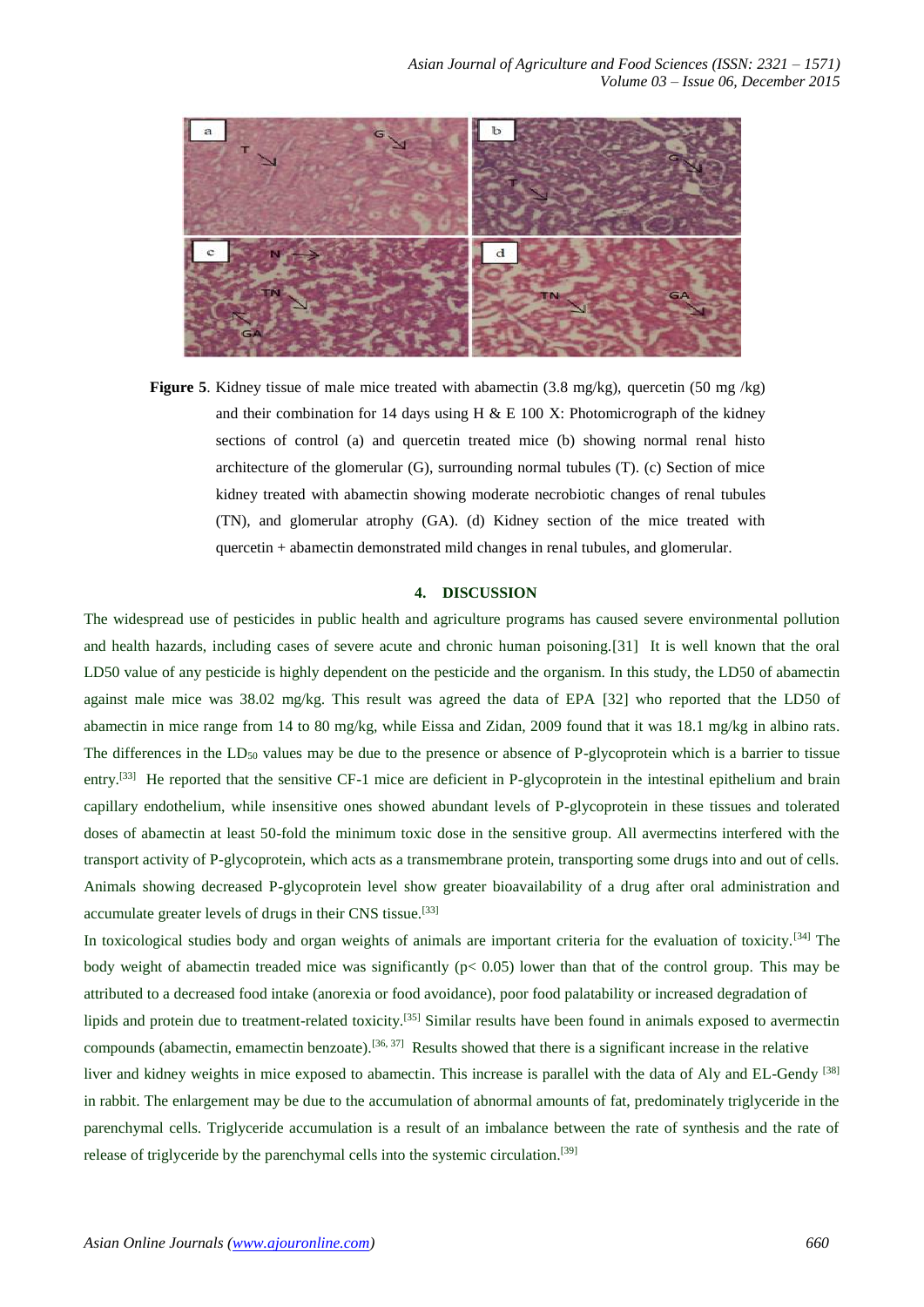Abamectin treatment resulted in a significant (p< 0.05) decline in the values of Hb, PCV and RBC's. The reduction of RBC may be attributed to the failure to supply the blood circulation with cells from hemohepatic tissue  $[40]$ , since the liver has an important role in the regeneration of erythrocyte and the possible destructive effect on erythrocyte by the toxicants.<sup>[41]</sup> Reduction in hemoglobin content can be related to the decreased size of red blood cells, the impaired biosynthesis of hem in bone marrow or the increased rate of destruction / reduction in the formation rate of total erythrocyte count. Increase fragility and progressive destruction of RBC's due to binding of free radicals produced by abamectin could be another reason for decreased hematological values.<sup>[42]</sup> One of the molecular mechanisms of the toxicity of some pesticides seems to be lipid peroxidation; consequently, these compounds can disturb the biochemical and physiological functions of the erythrocyte.<sup>[43]</sup> The susceptibility of red blood cells to oxidative damage is due to the presence of polyunsaturated fatty acid, hem iron and oxygen, which may produce oxidative changes in erythrocytes.<sup>[44]</sup> The increase in WBC's count may indicate activation of the animal's defense mechanisms and immune system [45] or due to inflammation caused by pesticide general toxicity.<sup>[46]</sup> The increase in MCV and MCH values in treated animals may be due to that red blood cells are larger than normal (macrocytic). Moreover, increase MCHC value (hyperchromia) is seen in conditions where the hemoglobin is more concentrated inside the red blood cells.

The immune system is important for defense against a variety of insults. It is a highly evolved system and is distributed throughout the body. The complex nature of the immune system with its multiple humoral and cellular components makes it an easy target for many drugs and chemicals.<sup>[47]</sup> In the present study, we select RFC as a marker of cellular immunity and IgG, IgM and PFC as markers of humoral immunity. The results showed that abamectin reduced both cellular and humoral immunity; this may be due to the directly inhibited antibody synthesis, caused by subacute or chronic stress situation which was responsible for the reduced titers. Also, the decrease in antibody titer and PFC in mice treated with abamectin may be due to the decrease of total number of circulating B-cells, direct suppression of its functional capacity or degeneration of B-lymphocytes in spleen.<sup>[48]</sup> On the other hand, abamectin may be metabolically converted to a reactive electrophilic derivative and once it was formed, it may bind to critical sites on DNA and / or other molecular targets that are important in the PFC response. Our results are in agreement with those of Kawabatae and White<sup>[17]</sup>, Riahi et al.<sup>[7]</sup> who reported similar marked depression of cellular and humoral immunity in animals treated with a variety of pesticides.

Pesticides can induce oxidative stress by generation of free radicals that might cause lipid peroxidation, alternations in membrane fluidity, DNA damage and finally carcinogenic effects.<sup>[49,8]</sup> In vertebrates, the liver is a highly metabolically active organ, with a high activity of antioxidants and associated enzymes, so that it is the main organ responsible for detoxification of xenobiotics.<sup>[36]</sup> In the present study, abamectin treatment to mice indicated a marked increase in the hepatic LPO and decrease in GSH level. This result coincides greatly with Verma et al. [49], Gultekin et al., [50] Khan and Kour, <sup>[51]</sup>, Ashar Waheed and Muthu Mohammed.<sup>[52]</sup> LPO is the process of oxidative degradation of polyunsaturated fatty acids (PUFA) and its occurrence in biological membranes causes impaired membrane function, structural integrity, decrease in membrane fluidity and inactivation of a several membrane bound receptors and enzymes. [53] The present result strengthens this hypothesis and suggests that induction of oxidative stress is perhaps the central mechanism by which such tested pesticide exerts its cytotoxic effects<sup>[51]</sup> GSH is an important naturally occurring antioxidant, which prevents free radical damage and helps detoxification by conjugating with chemicals and also, it acts as an essential cofactor for antioxidant enzymes. Under oxidative stress, GSH is consumed by GSH related enzymes to detoxify peroxides produced due to increased lipid peroxidation. [54] The biological function of GPx is to reduce lipid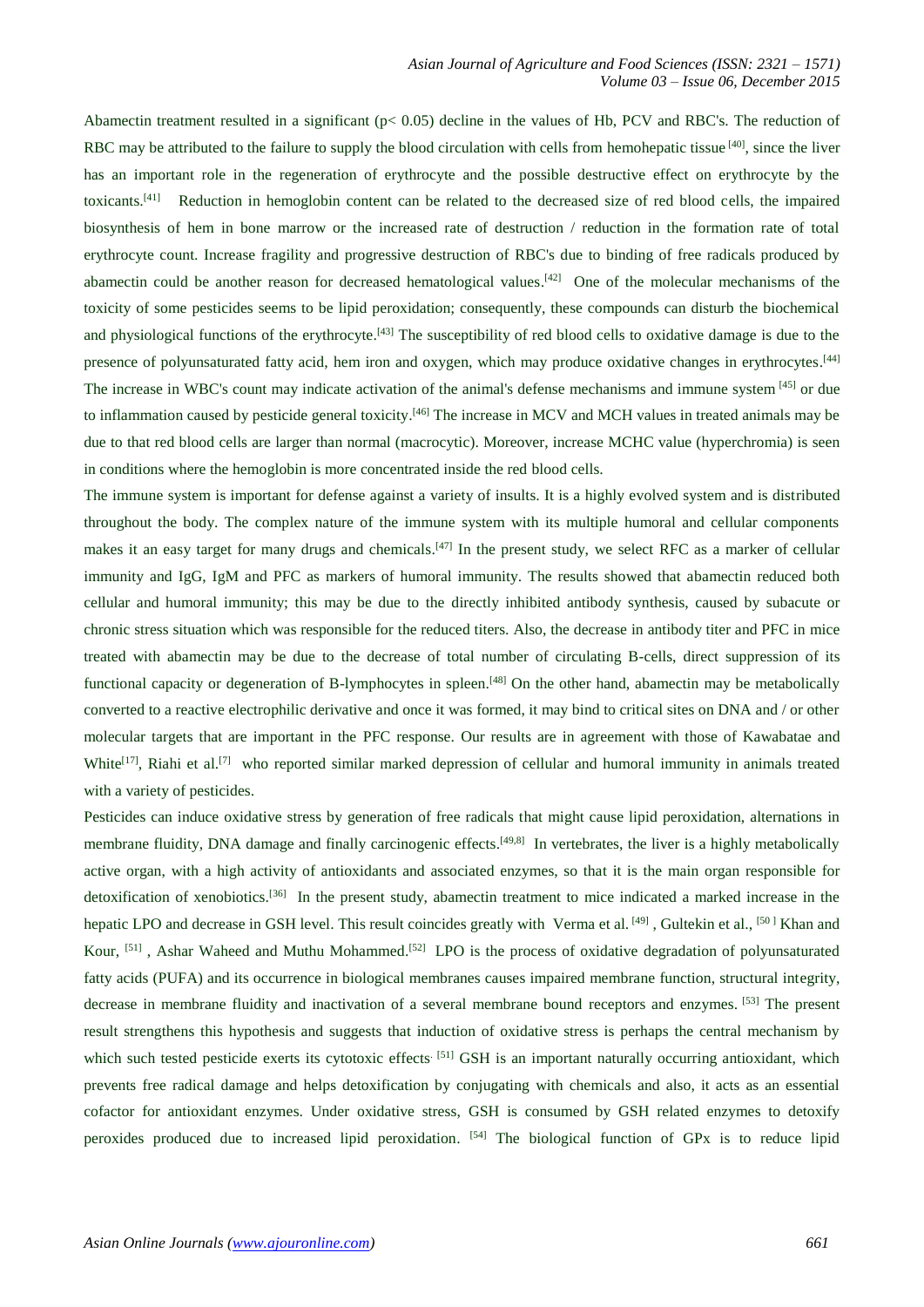hydroperoxides conversion to their corresponding alcohols and to reduce free hydrogen peroxide reaction.<sup>[49]</sup> GPx activity was significantly increased in mice treated with abamectin. This result is in agreement with many authors.<sup>[50, 55]</sup>

Liver is often the primary target for the toxic effects of xenobiotics. It is known that the detoxification of the toxic materials which enter the body occurs mainly in the liver.<sup>[56]</sup> Therefore, liver can be used as an index for the toxicity of xenobiotics. Hence, the activity of some enzymes; AST, ALT and ALP, is representing liver function. Administration of abamectin significantly increased the levels of AST, ALT and ALP; these findings are in coincidence with those reported by Eissa and Zidan<sup>[41]</sup>, Abd-Elhady and Abou-Elghar.<sup>[57]</sup> The disruption of transaminases from the normal values denotes biochemical impairment and lesions of tissues and cellular function because they are involved in the detoxification process, metabolism and biosynthesis of energetic macromolecules for different essential functions. [58] In the case of liver injury resulting from hepatotoxicity, cellular contents are released, thereby increasing the level of liver enzymes above the normal threshold. In the present study, the increased levels of AST and ALT may be due to hepatotoxicity causing permeability alterations and leakage of lysosomal enzymes enhancing the release of enzymes.<sup>[56]</sup> The elevation of ALP activity in mice treated with abamectin is in accordance with the findings of Rahman et al.<sup>[59]</sup> who reported that the increase in the activity of ALP or ACP might be due to the necrosis of liver, kidney and brain. Creatinine and urea are useful in early deduction of nephrotoxicity induced by exogenous compounds. These parameters are used as index of renal damage in living organisms.<sup>[60]</sup> Our study also revealed the obvious significant increase in creatinine and urea concentrations with the subacute abamectin administration. Similar findings were demonstrated by Eissa and Zidan<sup>[41]</sup>, Abd El-Hady and Abou Elghar.<sup>[57]</sup> Elevation of creatinine and urea concentrations of treated animals may be attributed to reduction in glomerular filtration in the kidney and also reflect dysfunction of the kidney tubules.<sup>[41]</sup> Histological changes provide a rapid means for detecting the effects of pesticides in various animal tissues and organs.<sup>[36]</sup> The light microscopic investigations showed many histological abnormalities in the liver and kidney of abamectin exposed mice. Clinical chemistry and histopathological evaluations are commonly used methods for detecting organ specific effects related to chemical exposure.<sup>[61]</sup> Alterations of ALT, AST and ALP activity could be due to necrotic changes of hepatic tissue that appears in histopathological examination like congestion, haemoharrages, fibrosis in the portal canal associated with disruption of sinusoids due to decreased free radical  $(O<sup>2</sup>)$  scavenger formation. The change in the biochemical parameters of kidney was also correlated closely with the histopathological changes such as marked hemorrhage, congestion, and other degenerative.<sup>[57]</sup> Our data found amelioration of the adverse effect of abamectin on ALT, AST, ALP, creatinine and urea when quercetin was co-administrated with abamectin.<sup>[62]</sup> The hepatoprotective and nepheroprotective effect of quercetin might be due to inhibition of oxidative stress. [63]

In general, our data indicated that abamectin has cytotoic effects on male mice evidenced by change the blood picture, increase of oxidative stress, humoral and cellular immunity and function of liver and kidney parameters as well as histopathological changes. However, the presence of quercetin with abamectin alleviated its harmful effects on most of all the above measured parameters and corrected level of these parameters was observed likely to near normal values of the control or quercetin alone. Our data are in agreement with Gergouri et al.<sup>[63]</sup>, Ashar Waheed and Muthu Mohammed [52] who found that quercetin has protected animals from pesticides induced harmful effects. From the present results, it can be concluded that exposure of animals to abamectin is capable of inducing free radicals, which making hazardous alterations in mice. The free radicals will seek out an electron to regain their stability. Antioxidants are known to reduce oxidative radical induced reactions. Quercetin is an excellent source of electrons; therefore, it can donate electrons to free radicals such as hydroxyl and superoxide and quench their reactivity.<sup>[52, 63]</sup> Quercetin supplementation has hepato - and nephro - protective effects in abamectin induced liver and kidney toxicity. Quercetin can scavenge free radicals and /or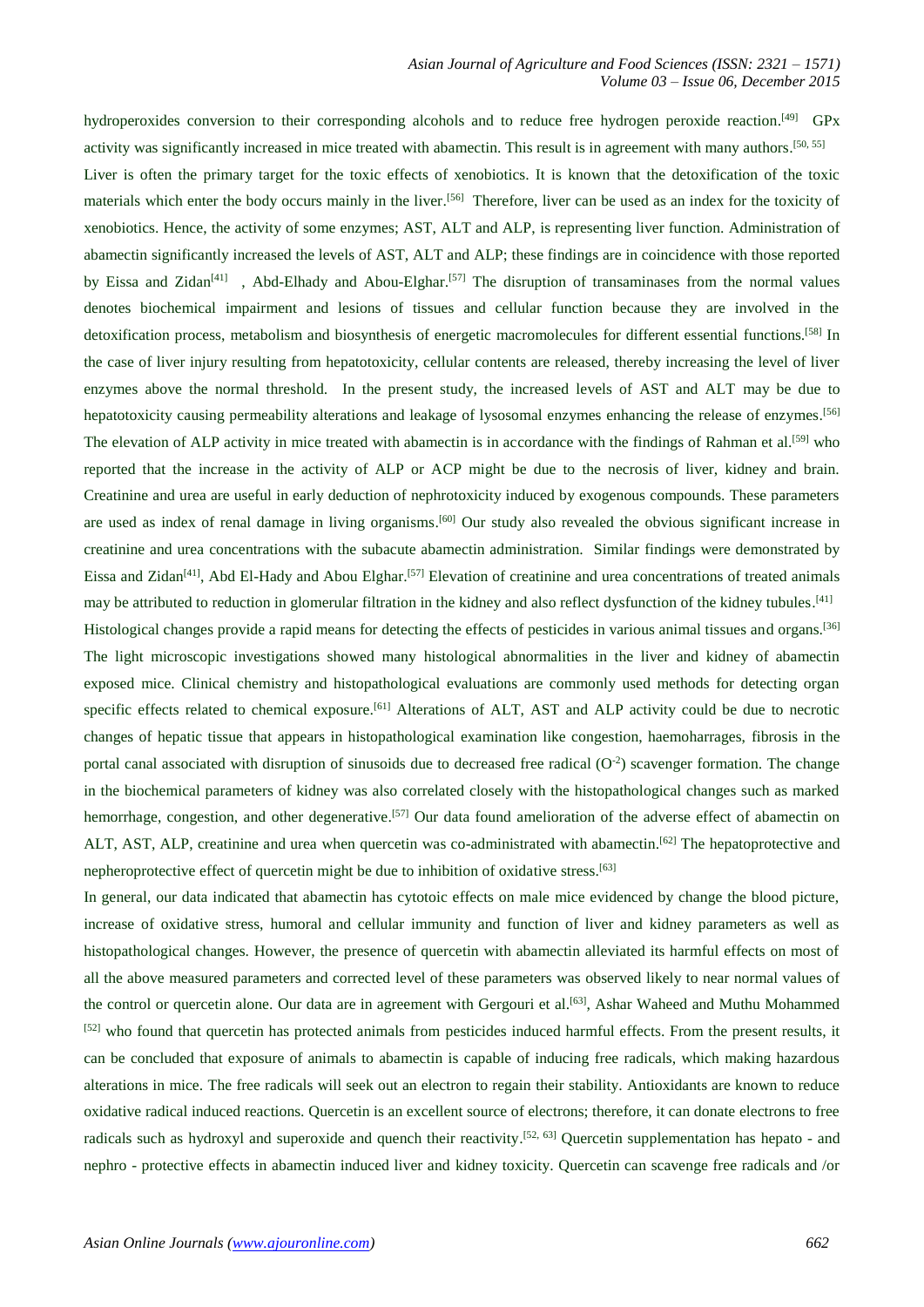inhibit their formation, so it can protect the DNA of the cells from damage. Quercetin combats the effects of many toxins, including pesticides and heavy metals and also, fights off these pollutants by stimulating liver enzymes that detoxify body.

# **5. CONCLUSION**

In conclusion, the present study shows that despite abamectin is a natural fermentation product of the soil- dwelling actinomycete *(Streptomyces avermitilis)*, it causes at the repeated dose of 3.8 mg/kg for 14 days significant changes in the hematological, immunological and biochemical parameters, besides the histological changes of male mice. In addition, quercetin supplementation significantly protected the adverse effects of abamectin. It is a wise step to take care to avoid toxins such as pesticides as much as possible and to enrich our diets with life giving antioxidants such as quercetin especially in our increasingly toxic world. Thus, sufficient dietary intake of quercetin by individuals who regularly come in contact with pesticides is beneficial in combating the adverse effects of abamectin.

## **6. REFERENCES**

- 1. Castanha Zanoli JC, Maioli MA, Medeiros HCD , Mingatto FE. Abamectin affects the bioenergetics of liver mitochondria: a potential mechanism of hepatotoxicity. Toxicol. In Vitro. 2012; 26 (1): 51-56.
- 2. Depledge MH. The rational basis for the use of biomarkers as ecotoxicological tools. In: Nondestructive Biomarkers in Vertebrates; Fossi MC, Leonzio C, Eds., Boca Raton, Florida, Lewis; 1994; 271-295.
- 3. Mukinda JT, Eagles PF. Acute and sub-chronic oral toxicity profiles of the aqueous extract of polygala fruticosa in female mice and rats. J Ethnopharmacol. 2010; 128: 236-240.
- 4. Ogunsusi RA. Changes in blood values of sheep suffering from acute and chronic helminthiasis. Res Inst Vet Sci. 1978; 25: 298-300.
- 5. Kreutz LC, Barcellos L JG, Valle SF, Silva TO, Anziliero D, Santos ED, Pivato M, Zanatta R. Altered hematological and immunological parameters in silver catfish (*Rhamdia quelen*) following short term exposure to sub-lethal concentration of glyphosate. Fish Shel Immunol. 2011; 30: 51-57.
- 6. Ercegovich, CD. Relationship of pesticides to immune responses. Fed Proc.1973; 32 (9): 2010–2016.
- 7. Riahi B, Rafatpanah H, Mahmoudi M, Memar B, Brook A, Tabasi N, Karimi G. Immunotoxicity of paraquat after subacute exposure to mice. Food Chem Toxicol. 2010; 48:1627-1631.
- 8. Zama D, Meraihi Z, Tebibel S, Benayssa W, Benayache F, Benayache S, Vlitinck AJ. Chlorpyrifos-induced oxidative stress and tissue damage in the liver, kidney, brain and fetus in pregnant rats: the protective role of the butanolic extract of *Paronychie argentea* L. Indian Pharmacol. 2007; 39:145–150.
- 9. Oncu M, Gultekin F, Karaoz E, Altuntas I, Delibas N. Nephrotoxicity in rats induced by chlorpyrifos-ethyl and ameliorating effects of antioxidants. Hum Exp Toxicol. 2002 ; 21:223-230.
- 10. Akhtar A, Deshmukh AA, Raut CG, Somkuwar AP, Bhagat SS. Prallethrin induced serum biochemical changes in Wistar rats. Pest. Biochem Physiol. 2012; 102 (2):160-168.
- 11. Evans CO. Animal clinical chemistry a primer for toxicologists. USA Taylor & Francis Inc, Frost Road, Suite 101, Bristol, 1996; 216.
- 12. [Bravo L.](http://www.ncbi.nlm.nih.gov/pubmed/?term=Bravo%20L%5BAuthor%5D&cauthor=true&cauthor_uid=9838798) Polyphenols: chemistry, dietary sources, metabolism and nutritional significance. [Nutr Rev.](http://www.ncbi.nlm.nih.gov/pubmed/9838798)1998; 56 (11): 317-33.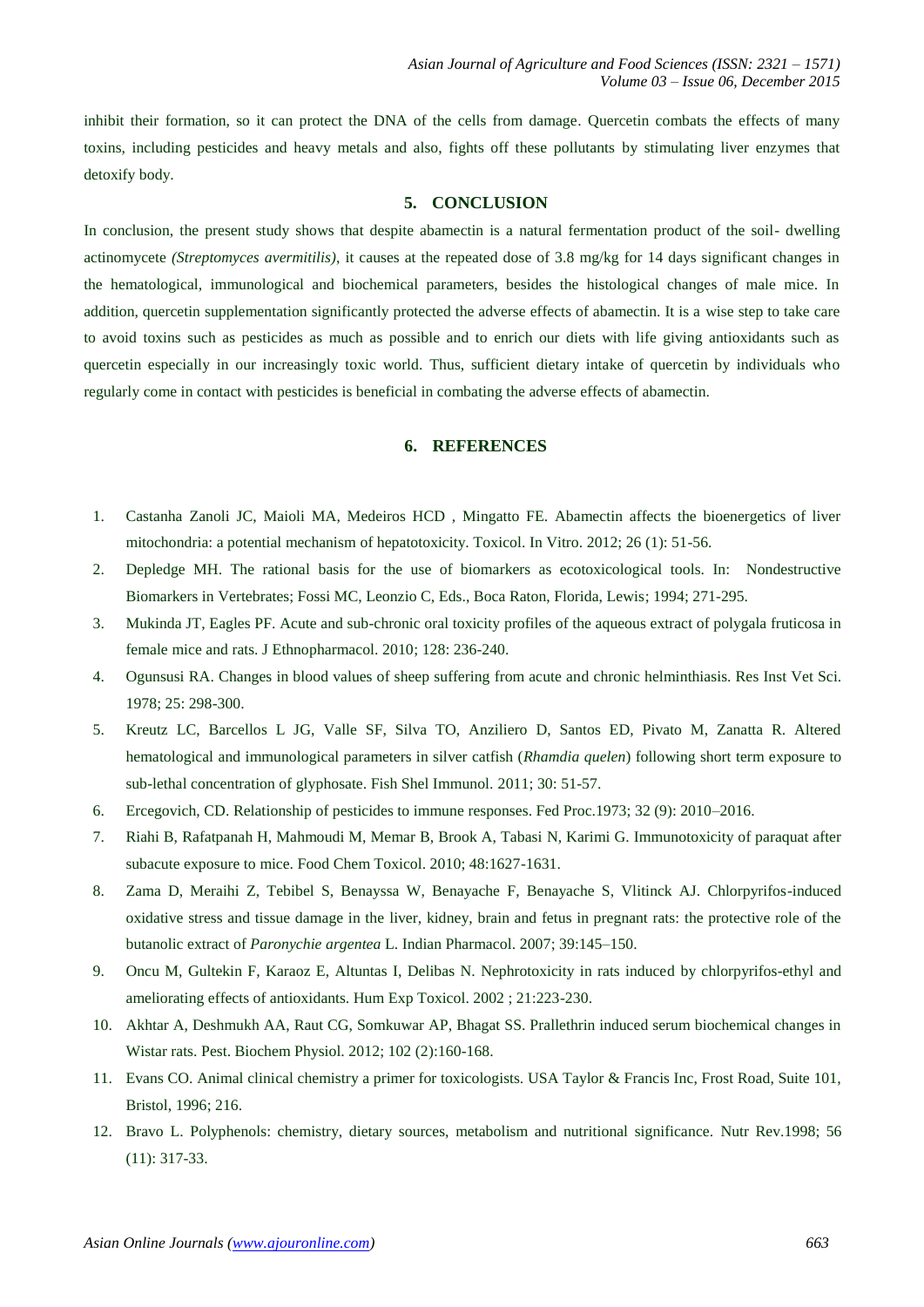- 13. Wilms LC, Kleinjans JCS, Moonen EJC, Briede JJ. Discriminative protection against hydroxyl and superoxide anion radicals by quercetin in human leucocytes *in vitro*. Toxicol. In Vitro. 2008; 22:301-307.
- 14. Weill CS. Tables for convenient calculation of median effective dose  $(LD_{50})$  and instruction in their use. Biometrics. 1952 ; 8: 249-263
- 15. Dacie SJV, Lewis SM .Practical hematology (7th Ed.) Churchill livingstone, Edinburgh, London, Melbourne and New York,1991; 521-524
- 16. Erwin CC, Pfeifer RW, Yim GKW. Iodoacetic acid and related sulfhydryl reagents fail to inhibit cell-cell communication: mechanisms of immunotoxicity *in vitro*. Toxicology.1987; 44: 73-89.
- 17. Kawabata TT, White KLJr. Suppression of the *in vitro* humoral immune response of mouse splenocytes by benzo (a) pyrene metabolites and inhibition of benzo {a} pyrene-induced immunosuppression by anaphthoflavone. Cancer Res.1987; 47: 2317-2322.
- 18. Jondal M, Holm G, Wigzell H. Surface markers on human T and B lymphocytes. J Exp Med. 1972; 136: 207-215.
- 19. Vos JG. Immunosuppression as related to toxicology. Rev Toxicol. 1977; 5: 67-101.
- 20. Hudson L, Hay FC. Practical Immunology, Blackwell Scientific Publications, Oxford, UK; 1976; 125.
- 21. Nair V, Turner GE. The Thiobarbituric acid test for lipid peroxidation structure of adduct with malondialdehyde. Lipids. 1984; 19: 84-95.
- 22. Owens WI, Belcher RV. A colorimetric micro-method for the determination of glutathione. Biochemistry. 1965; 94: 705-711.
- 23. Chiu DTY, Stults FH, Tappal AL. Purification and properties of rat lung soluble glutathione peroxidase. Biochem Biophys Acta .1976; 445: 558-566.
- 24. Reitman S, Frankel S. A colorimetric method for the determination of serum glutamic oxaloacetic and glutamic pyruvic transaminase. Am J Clin Path. 1957; 28: 56-63.
- 25. Bessey OA, Lowry OH, Brock MJ. A method for the rapid determination of alkaline phosphatase with five cubic millimeters of serum. J Biol Chem. 1946; 164: 321-329.
- 26. Kaplan LA, Pesce AJ. Clinical Chemistry. Theory, analysis and correlation, 3<sup>rd</sup> ed., the C.V. Mosby Company, St. Louis; 1996: 499.
- 27. Henry RJ. Clinical Chemistry: Principles and Techniques, Harper and Row NY; 1964:.287.
- 28. Lowry OH, Rasebrough NJ, Farr AL, Randall, R.J. Protein measurement with the folin phenol reagent. Biol Chem. 1951; 193: 265-275.
- 29. Drury RAB, Wallington EA. Carelton's histological technique. 5 th ed. Oxford, NY. University press; 1980: 241- 243.
- 30. CoStat Program,Version 2.Cohort Software;1986.
- 31. Abdollahi M, Ranjbar A, Shadnia S, Nikfar S, Rezaie A. Pesticides and oxidative stress: a review. Med Sci Monit.2004; 10: 141-147.
- 32. Environmental Protection Agency. Pesticide Fact Sheet number 89.2: Avermectin B1. US. EPA, Office of Pesticide Programs. Registration Div., Washington, DC;1990.
- 33. Danaber M. Review of methodology for the determination of macrocyclic lactone residues in biological matrices. J Chromatogr B. 2006; 844:175- 203.
- 34. Bailey L L, Simons TR, Pollock KH. Estimating site occupancy and species detection probability parameters for Terrestrial salamanders. Ecol Appl. 2004; 14: 692-702.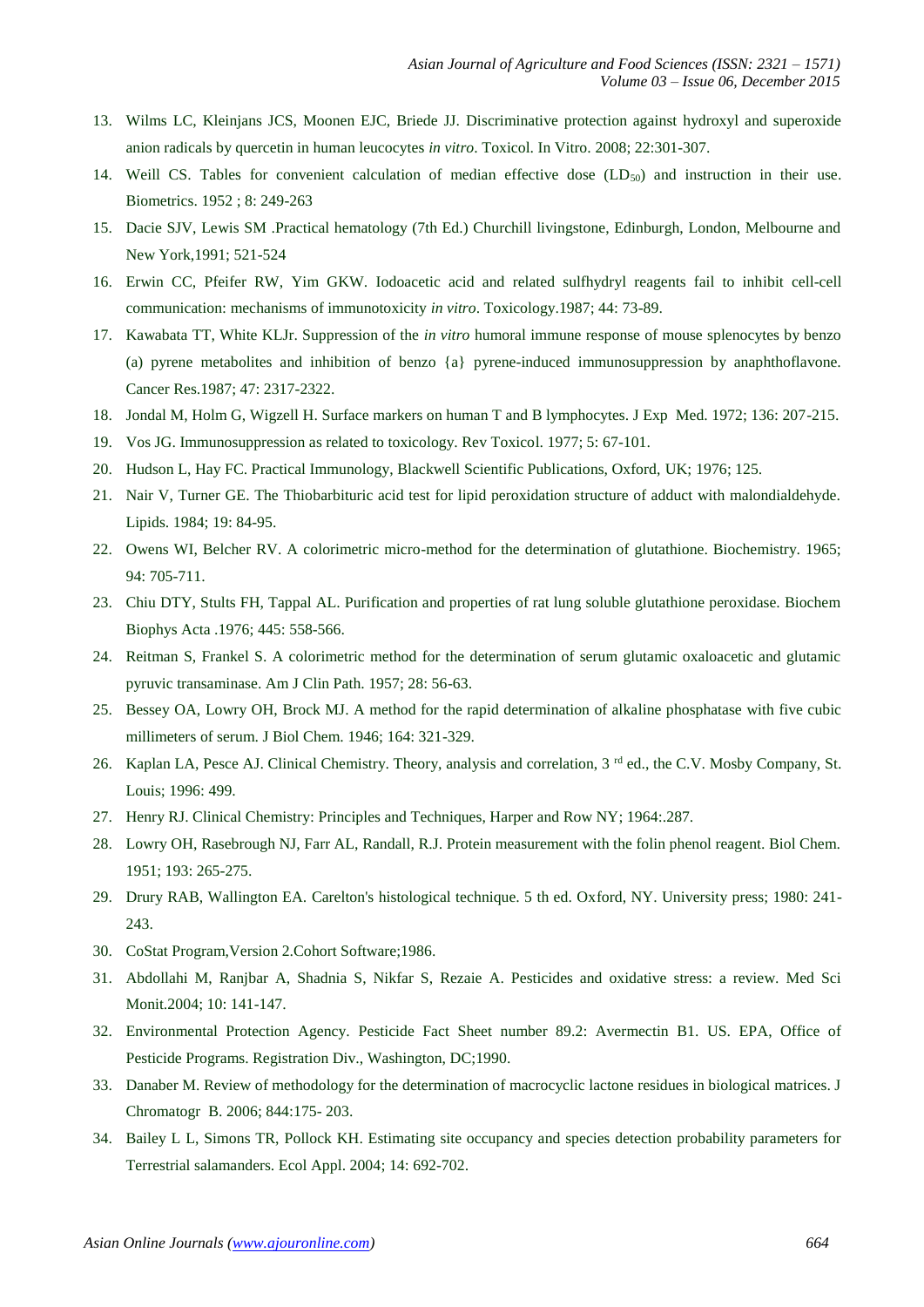- 35. Mansour SA, Mossa AH. Oxidative damage, biochemical and histopathological alteration in rat exposed to chlorpyrifos and the role of zinc as antioxidant. Pest Biochem Physiol.2010; 96 (1): 14-23.
- 36. Khaldoun-Oularbi H, Richeval C, Djennas N, Lhermitte M, Humbert L. Effect of sub-acute exposure to abamectin ''insecticide'' on liver rats (*Rattus norvegicus*). Ann Toxicol Anal. 2013; 25 (2): 63-70.
- 37. Khaldoun-Oularbi H, Richeval C, Allorge D. Plasma and kidney distribution of emamectin benzoate in rats by ultra-performance liquid chromatography tandem mass spectrometry and protective effect of vitamin C. Toxicol Anal Clin. 2015; 27 (3): 133-212.
- 38. Aly N, El-Gendy K. Impact of parathion exposure on some biochemical parameters in rabbit as a non target organism. Alex J Med. 2014; 51: 11-17.
- 39. Plaa GL. Toxic responses of the liver. In: Casarett and Doull's toxicology: the basic science of poisons.  $2<sup>nd</sup>$  ed., Doull, J. Klaassen, C.D., Amdur, M.O. (Eds.). Macmillan, New York;1980
- 40. Kalender Y, Uzunhisarcikli M, Ogutcu A, Acikgoz F, Kalender S. Effects of diazinon on pseudocholinesterase activity and haematological indices in rats: The protective role of vitamin E. Environ. Toxicol Pharmacol. 2006; 22 (1): 46-51.
- 41. Eissa FI, Zidan NA. Haematological, biochemical and histopathological alterations induced by abamectin and *Bacillus thuringiensis* in male albino rats. J Basic & Applied Sci. 2009; 3(3): 2497-2505.
- 42. Shakoori AR, Aslam F, Sabir M. Effect of prolonged administration of insecticide (cyhalothrin/karate) on the blood and liver of rabbits. Folia Biol.1992; 40: 91-99.
- 43. Akhgari M, Abdollahi M, Kebryaeezadeh A, Hosseini R, Sabzevari O. Biochemical evidence for free radicalinduced lipid peroxidation as a mechanism for subchronic toxicity of malathion in blood and liver of rats. Human Exp Toxicol. 2003; 22: 205-211.
- 44. Kale M, Rathore N, John S, Bhatnagar D. Lipid peroxidative damage on pyrethroid exposure and alterations in antioxidant status in rat erythrocytes: a possible involvement of reactive oxygen species. Toxicol Lett.1999; 105: 197-205.
- 45. Yousef MI, El-Demerdash FM, Kamel KI, Al- Salhen KS. Changes in some hematological and biochemical indices of rabbits induced by isoflavones and cypermethrin. Toxicology. 2003; 189: 223- 234.
- 46. Dinis-Oliveria RJ, Sousa C, Remiao F, Duarte JA, Navarro AS, Bastos ML, Carvalho F. Full survival of paraquate exposed rats after treatment with sodium salicylate. Free Radic Biol Med. 2007; 42: 1017-1028.
- 47. Sullivan JBJr. Immunological alterations and chemical exposure. Clin Toxicol.1989; 27: 311-343.
- 48. Mosier DE, Johnson BM. Ontogeny of mouse lymphocyte function. J Exp Med. 1975; 14: 216-226.
- 49. Verma RS, Mhta A, Srivastava N. *In vivo* chlorpyrifos induced oxidative stress: attenuation by antioxidant vitamins. Pest. Biochem. Physiol. 2007; 88: 191- 196.
- 50. Gultekin F, Deliba SN, Yasar S, Kilinc I. *In vivo* changes in antioxidant systems and protective role of melatonin and a combination of vitamin C and vitamin E on oxidative damage in erythrocytes induced by chlorpyrifos-ethyl in rats. Arch Toxicol. 2001; 75: 88-96.
- 51. Khan SM, Kour G. Sub-acute oral toxicity of chlorpyrifos and protective effect of green tea extract. Pest Biochem Physiol. 2007; 89:118–123.
- 52. Ashar Waheed MP, Muthu Mohammed HS. Fenvalerate-induced oxidative stress in erythrocytes and the protective role of quercetin. Int J Pharm Tech Res.2012; 4(3): 1078-1083.
- 53. Halliwell B, Gutteridge JMC. Oxygen free radicals and iron in relation to biology and medicine: some problems